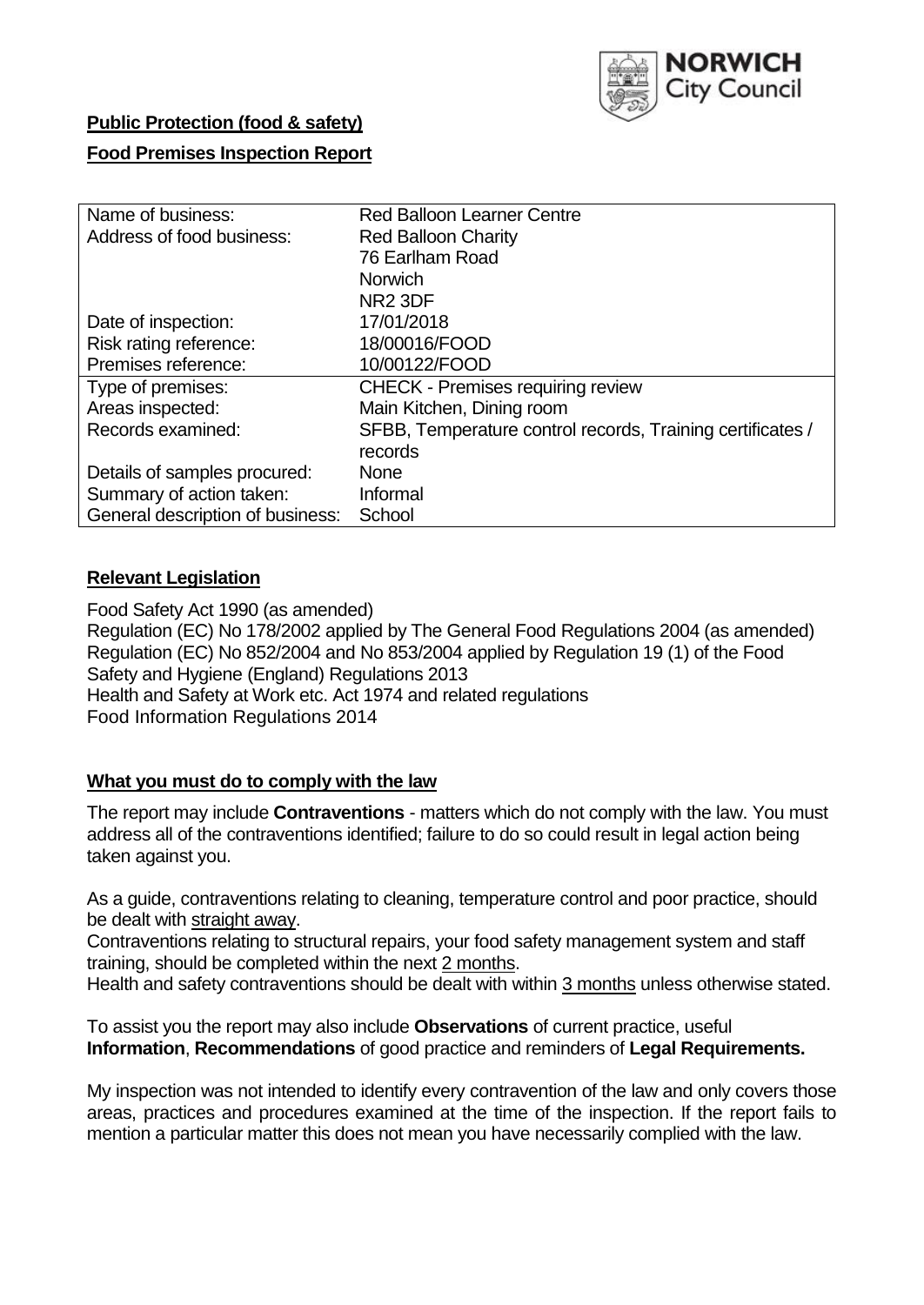# **FOOD SAFETY**

#### **How we calculate your Food Hygiene Rating:**

The food safety section has been divided into the three areas which you are scored against for the hygiene rating: 1. food hygiene and safety procedures, 2. structural requirements and 3. confidence in management/control procedures. Each section begins with a summary of what was observed and the score you have been given. Details of how these scores combine to produce your overall food hygiene rating are shown in the table.

| <b>Compliance Area</b>                     |          |    |                | <b>You Score</b> |           |    |           |    |                |  |  |
|--------------------------------------------|----------|----|----------------|------------------|-----------|----|-----------|----|----------------|--|--|
| Food Hygiene and Safety                    |          |    |                | 0                | 5.        | 10 | 15        | 20 | 25             |  |  |
| <b>Structure and Cleaning</b>              |          |    | $\overline{0}$ | 5                | 10        | 15 | 20        | 25 |                |  |  |
| Confidence in management & control systems |          |    | 0              | 5                | 10        | 15 | 20        | 30 |                |  |  |
|                                            |          |    |                |                  |           |    |           |    |                |  |  |
| <b>Your Total score</b>                    | $0 - 15$ | 20 | $25 - 30$      |                  | $35 - 40$ |    | $45 - 50$ |    | > 50           |  |  |
| Your Worst score                           | 5        | 10 | 10             |                  | 15        |    | 20        |    |                |  |  |
|                                            |          |    |                |                  |           |    |           |    |                |  |  |
| <b>Your Rating is</b>                      | 5        | 4. | 3              |                  | 2         |    |           |    | $\overline{0}$ |  |  |

Your Food Hygiene Rating is 5 - a very good standard



# **1. Food Hygiene and Safety**

Food Hygiene standards are excellent. You demonstrated full compliance with legal requirements. You have safe food handling practices and procedures and all the necessary control measures to prevent cross-contamination are in place. **(Score 0)**

## Contamination risks

**Observation** Contamination risks were controlled.

## Temperature Control

**Recommendation** Your SFBB pack contains details of how to calibrate your probe thermometer so you can be sure it is giving the correct reading. Discard the probe if it deviates by more than +/- 1 degree C

**Recommendation** In addition to the visual checks you undertake use a probe thermometer to determine the core temperature of cooked food.

## **2. Structure and Cleaning**

The structure facilities and standard of cleaning and maintenance are all of a good standard and only minor repairs and/or improvements are required. Pest control and waste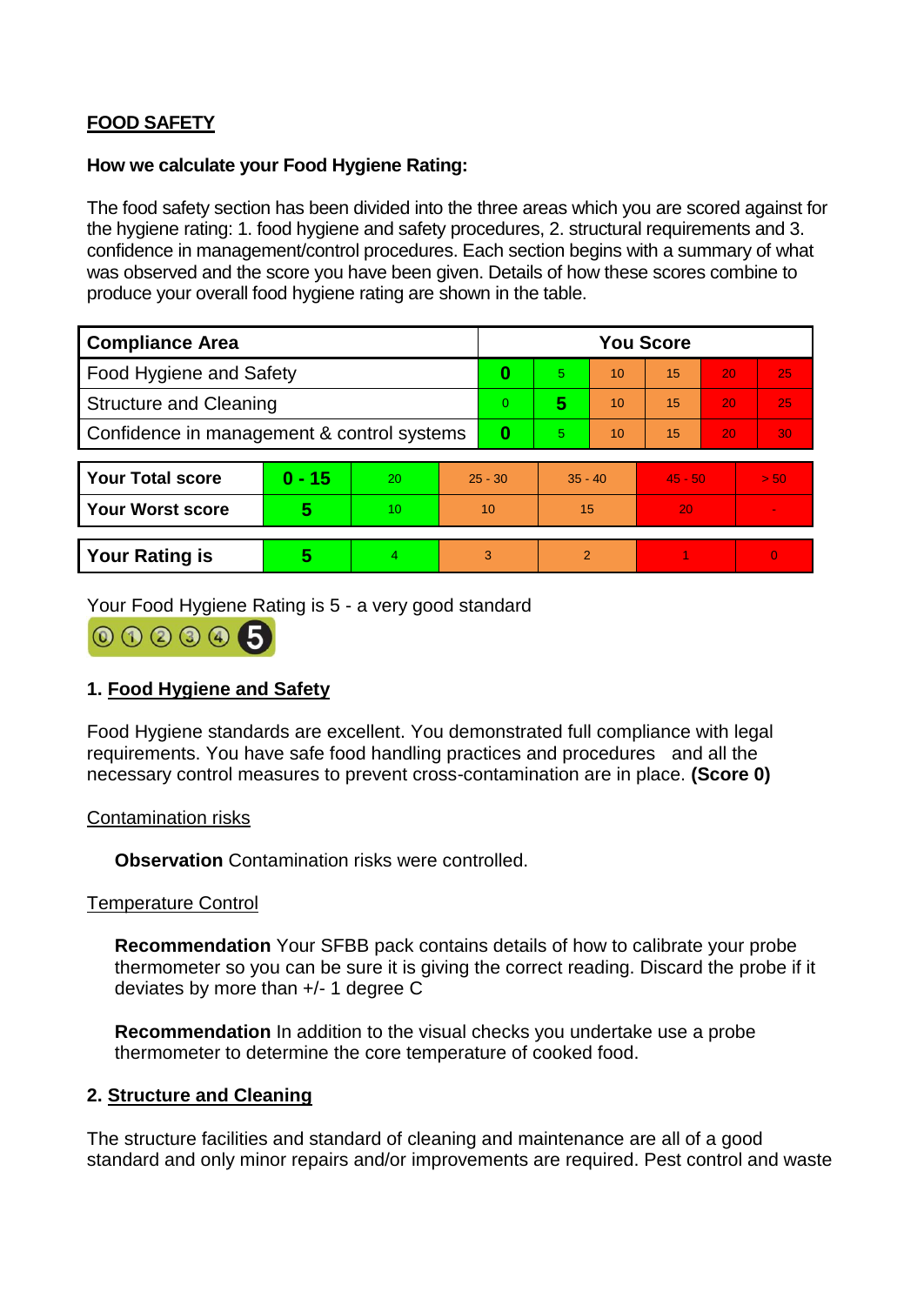disposal provisions are adequate. The minor contraventions require your attention. **(Score 5)**

# Cleaning of Structure

**Contravention** The following structural items could not be effectively cleaned and must be covered or made non-absorbent:

- There has been a water leak into the kitchen there is a damp patch on the walls by the door and by the stove.
- There is also a small patch of paint flaking away from the wall.

**Observation** The kitchen had been well maintained and the standard of cleaning was exceptionally high.

# Cleaning of Equipment and Food Contact Surfaces

**Observation** You had colour-coded equipment on which to prepare food.

# Cleaning Chemicals / Materials / Equipment and Methods

**Observation** I was pleased to see that the premises was kept clean and that your cleaning materials, methods and equipment were able to minimise the spread of harmful bacteria between surfaces.

## Facilities and Structural provision

**Observation** I was pleased to see the premises had been well maintained and that adequate facilities had been provided.

## **3. Confidence in Management**

A food safety management system is in place and you comply fully with the law. Hazards to food are understood properly controlled managed and reviewed. Your records are appropriate and being maintained. All your staff are suitably supervised and trained. You have a very good track record. **(Score 0)**

## Type of Food Safety Management System Required

**Observation** Your SFBB/food safety management system was in place and working well. I was confident you had effective control over hazards to food.

**Observation** You were date labelling perishable foods appropriately and could demonstrate effective control over food spoilage organisms.

## **Traceability**

**Observation** Your records were such that food could easily be traced back to its supplier.

# Infection Control / Sickness / Exclusion Policy